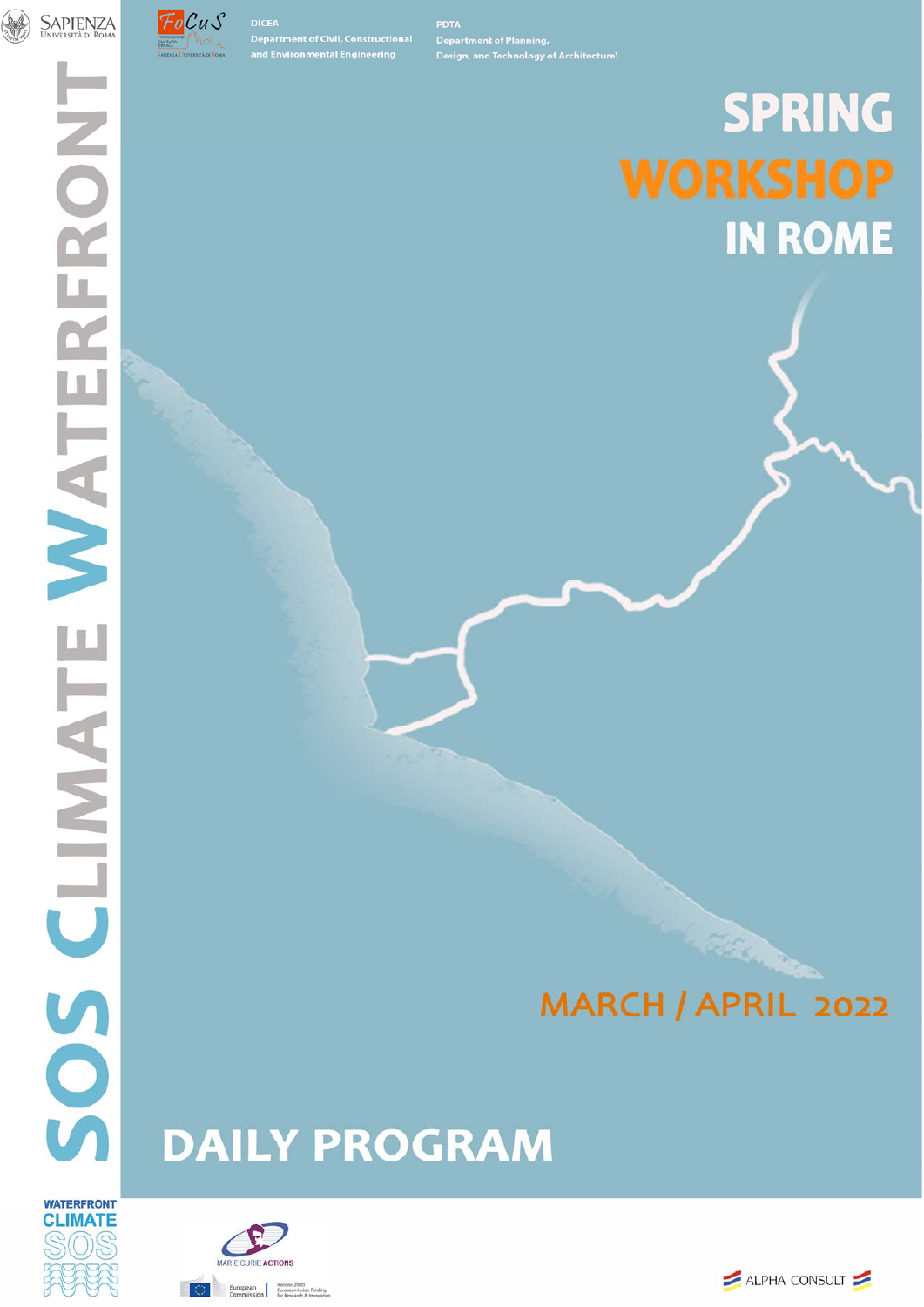

## **SOS Climate Waterfront Spring Workshop in Rome**

Related to the current health situation, Sapienza allows access only with the Green Pass and requires everyone to fill out daily an Authorization Form online.

#### Please follow this link:

https://docs.google.com/forms/d/e/1FAIpQLSfFC1083nvlTACVNR4BfB1yIifXRUussX4ysKm4QZRo 4y9kLA/viewform

#### **Days: 14 and 15 March**

#### AULA MAGNA, ARCHITECURE FACULTY, PIAZZA BORGHESE 9

| Struttura di afferenza/       | Dipartimento di Storia, Disegno e Restauro dell'Architettura    |                               |
|-------------------------------|-----------------------------------------------------------------|-------------------------------|
| <b>Affiliation structure:</b> | Department for History, Drawing and Restoration of Architecture |                               |
| Contact person:               | Maria Grazia Turco                                              | mariagrazia.turco@uniroma1.it |
| <b>Building code:</b>         | RM050                                                           |                               |

#### **Days: 21 and 22 March**

AULA PICCINATO, ARCHITECURE FACULTY, VIA FLAMINIA 70, DEPARTMENT OF PLANNING, DESIGN, ARCHITECTURE TECHNOLOGY

| Struttura di afferenza/       | Dipartimento di Pianificazione, Design, Tecnologia dell'architettura |                           |
|-------------------------------|----------------------------------------------------------------------|---------------------------|
| <b>Affiliation structure:</b> | Department of Planning, Design, and Technology of the Architecture   |                           |
| Contact person:               | Bruno Monardo                                                        | bruno.monardo@uniroma1.it |
| <b>Building code:</b>         | RM068                                                                |                           |

#### **Days: 16‐23‐24‐25‐29‐30‐31 March; 1‐4‐5‐6‐7 April**

SALA DEL CONSIGLIO. ENGINEERING FACULTY, VIA EUDOSSIANA 18

| Struttura di afferenza/       | Dipartimento di Ingegneria Civile Edile e Ambientale      |  |
|-------------------------------|-----------------------------------------------------------|--|
| <b>Affiliation structure:</b> | Department of Civil Engineering, Building and Environment |  |
| Contact person:               | claudia.mattogno@uniroma1.it<br>Claudia Mattogno          |  |
| <b>Building code:</b>         | RM031                                                     |  |

#### For COVID-19 info please refer to:

https://www.uniroma1.it/sites/default/files/field\_file\_allegati/circ.\_mur\_42957\_del\_23.09.2021\_c on\_allegato\_0.pdf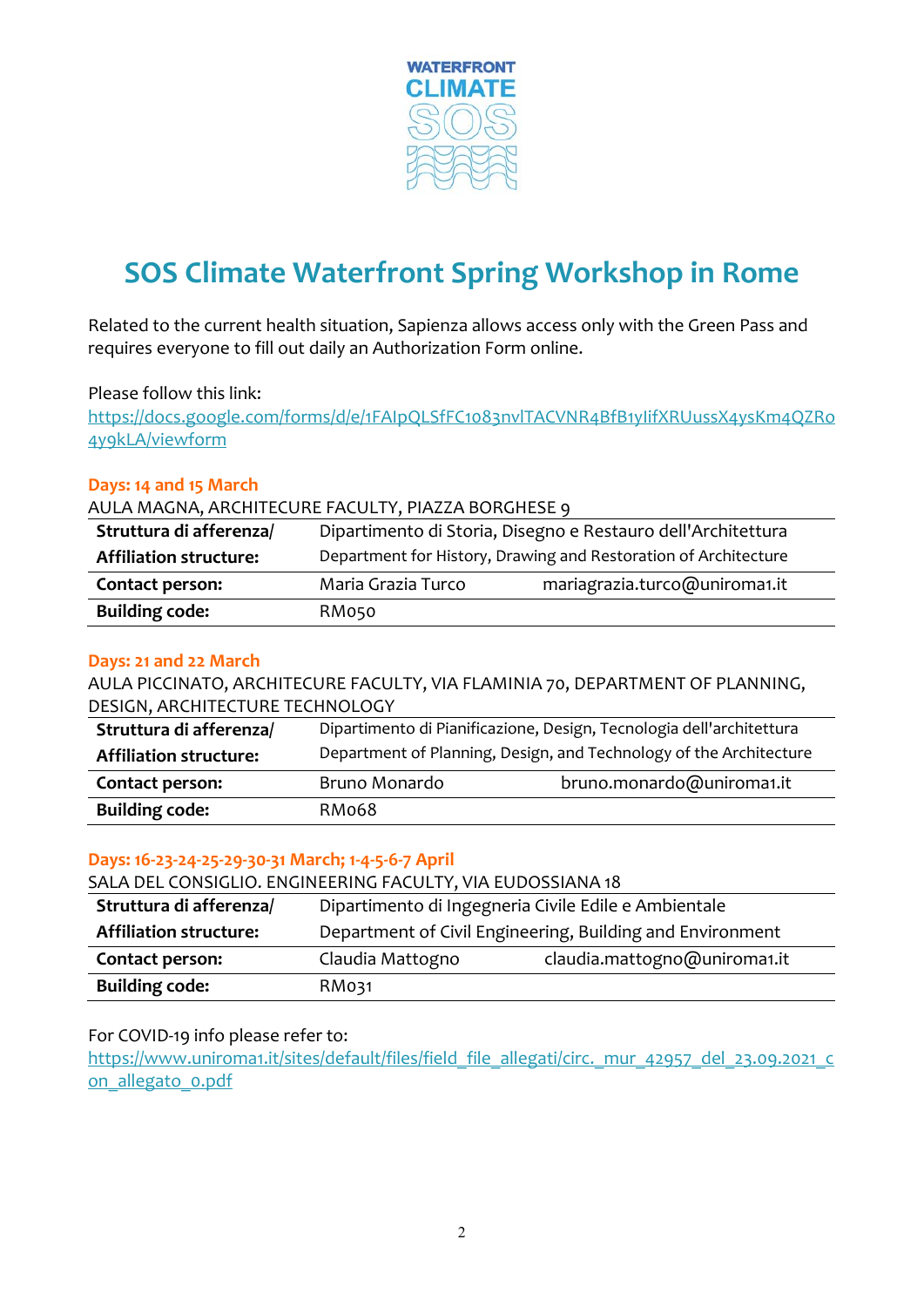

#### **Organizing Committee:**

| <b>Antonio Cappuccitti</b>  | antonio.cappuccitti@uniroma1.it  |                  |
|-----------------------------|----------------------------------|------------------|
| <b>Tullia V. Di Giacomo</b> | tullia.digiacomo@alphaconsult.it | +39 349 0730370  |
| <b>Giulia Luciani</b>       | giu.luciani@uniroma1.it          | +39 334 355 2595 |
| <b>Claudia Mattogno</b>     | claudia.mattogno@uniroma1.it     | +39 348 316 9934 |
| <b>Bruno Monardo</b>        | bruno.monardo@uniroma1.it        |                  |
| <b>Elena Paudice</b>        | elena.paudice@uniroma1.it        | +39 333 8213122  |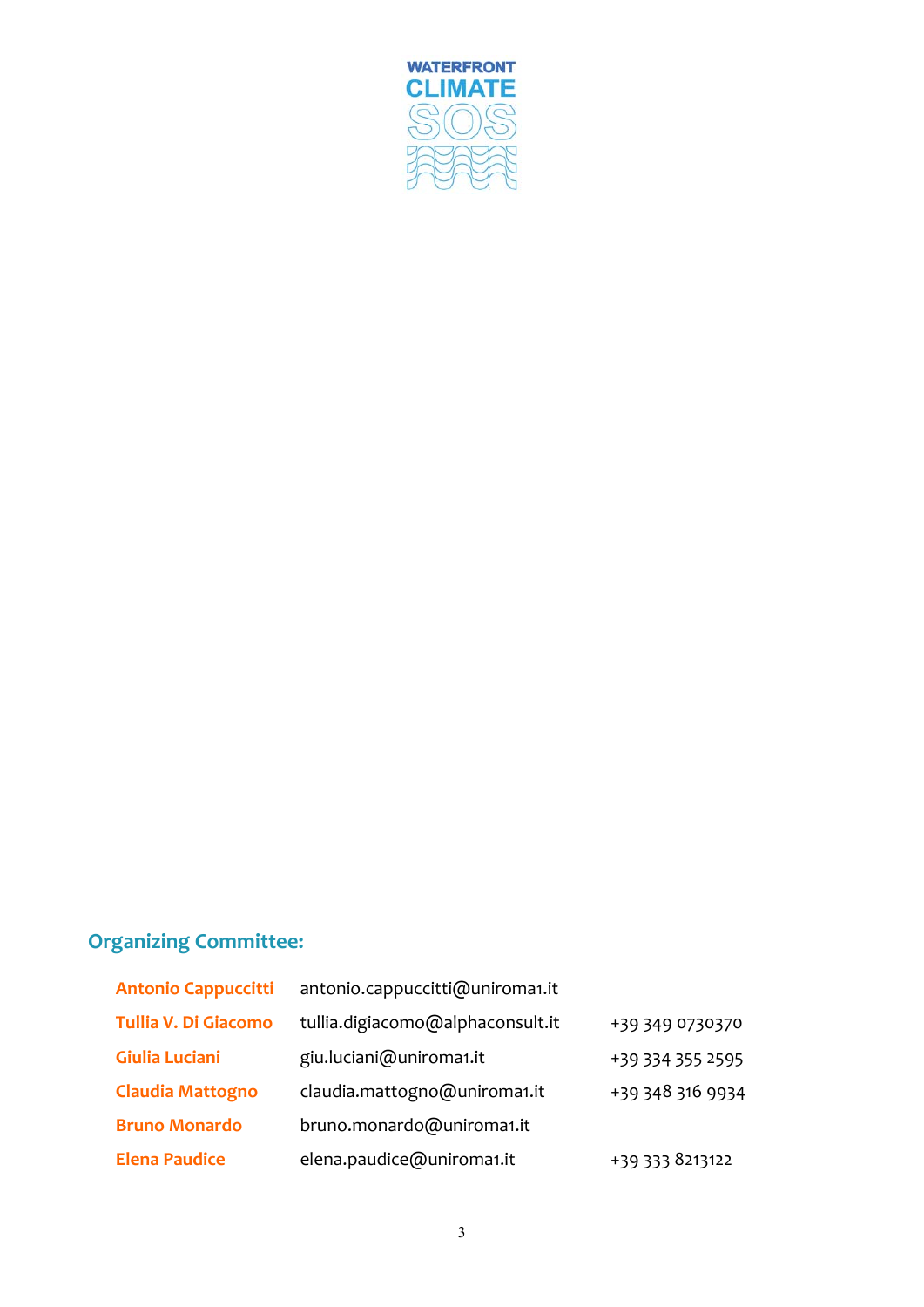

#### **Index**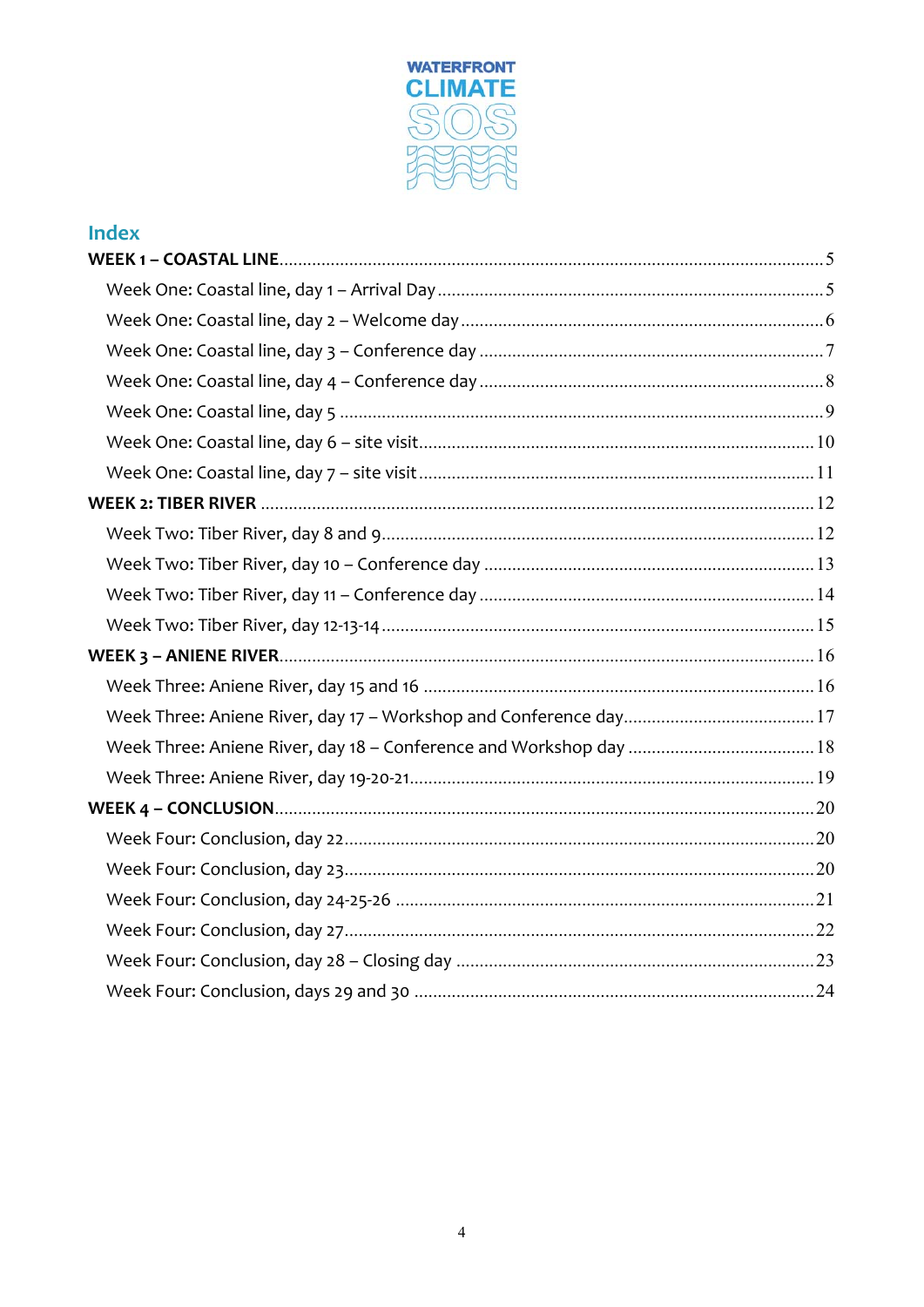

## **WEEK 1 – COASTAL LINE Week One: Coastal line, day 1 – Arrival Day**

#### **ARRIVAL DAY**

**Saturday, March 12, 2022**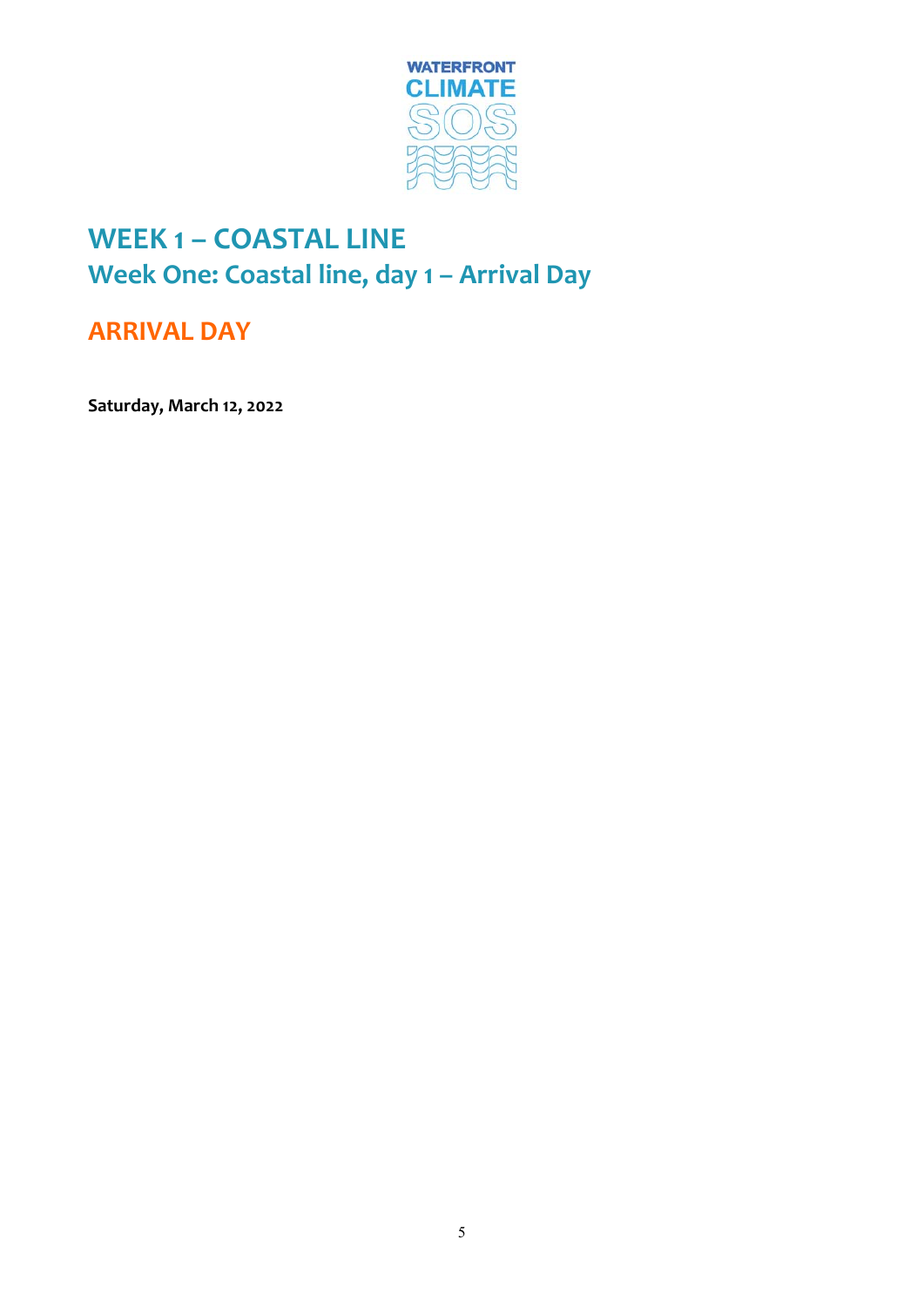

#### **Week One: Coastal line, day 2 – Welcome day**

## **WELCOME DAY S.O.S. Climate Waterfront – Sustainable Open Solutions**

#### **Sunday, March 13, 2022**

#### 18:30 **Welcome dinner**

you are invited (please confirm) at Rhinoceros Entr'Acte, le Restau de la Galerie via dei Cerchi 29 ‐ Roma Tel: +06 67 98 902 https://www.rhinocerosentracte.com/

meeting at 18:00 in front of the Arco di Giano before the *aperitivo* we will have a guided visit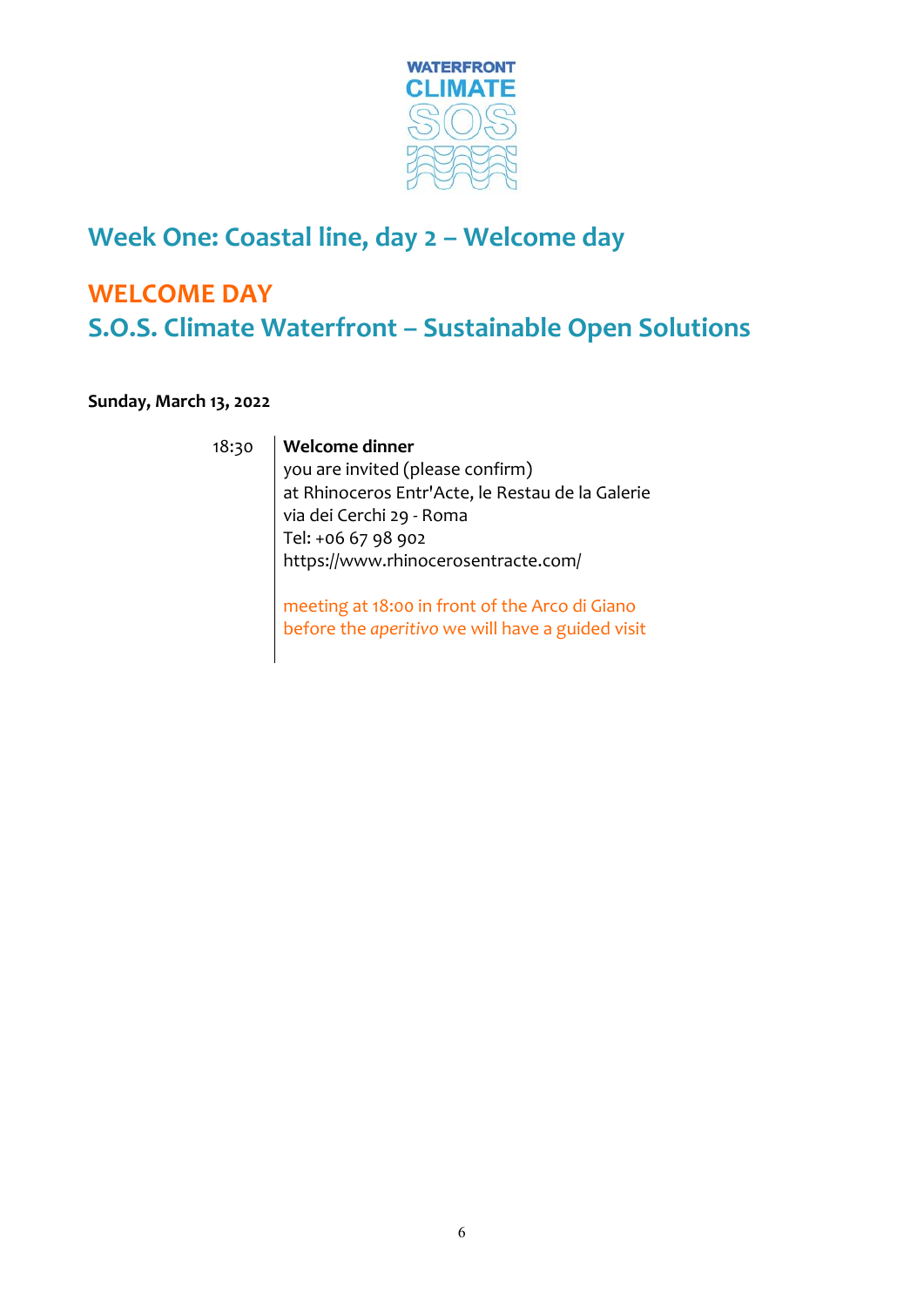

## **Week One: Coastal line, day 3 – Conference day**

#### **CONFERENCE DAY ROMAN COASTAL SYSTEM ARCHITECTURE and LANDSCAPE between HISTORY and CLIMATE CHANGE**

AULA MAGNA, ARCHITECURE FACULTY, PIAZZA BORGHESE 9

The conference will be held in compliance with anti‐Covid 19 regulations It will also be possible to follow the conference by connecting to the link: https://us02web.zoom.us/j/82360208510

#### **Monday, March 14, 2022**

| 10:00 - 13:00            | First session. Ostia: an archaeological site and a fragmented<br>landscape                                                    |
|--------------------------|-------------------------------------------------------------------------------------------------------------------------------|
| 13:00:14:30   Lunch time |                                                                                                                               |
|                          | 15:00 - 18:00   Second session. Tiber River walk<br>Departure from the Ara Pacis Museum and arrival at the Tiberina<br>Island |

Free dinner, suggested restaurant nearby:

| _ Ivo a Trastevere    | Via San Francesco a Ripa, 158 | T. 06 58 17 082   |
|-----------------------|-------------------------------|-------------------|
| Il Baghetto           | Via del Portico di Ottavia 57 | T. 06 68 89 28 68 |
| da Enzo al 29         | Via dei Vascellari 29         | T. 06 58 12 260   |
| Gran Caffé Rione VIII | Via Santa Maria del Pianto 59 | t. 06 86 75 00 67 |
|                       |                               |                   |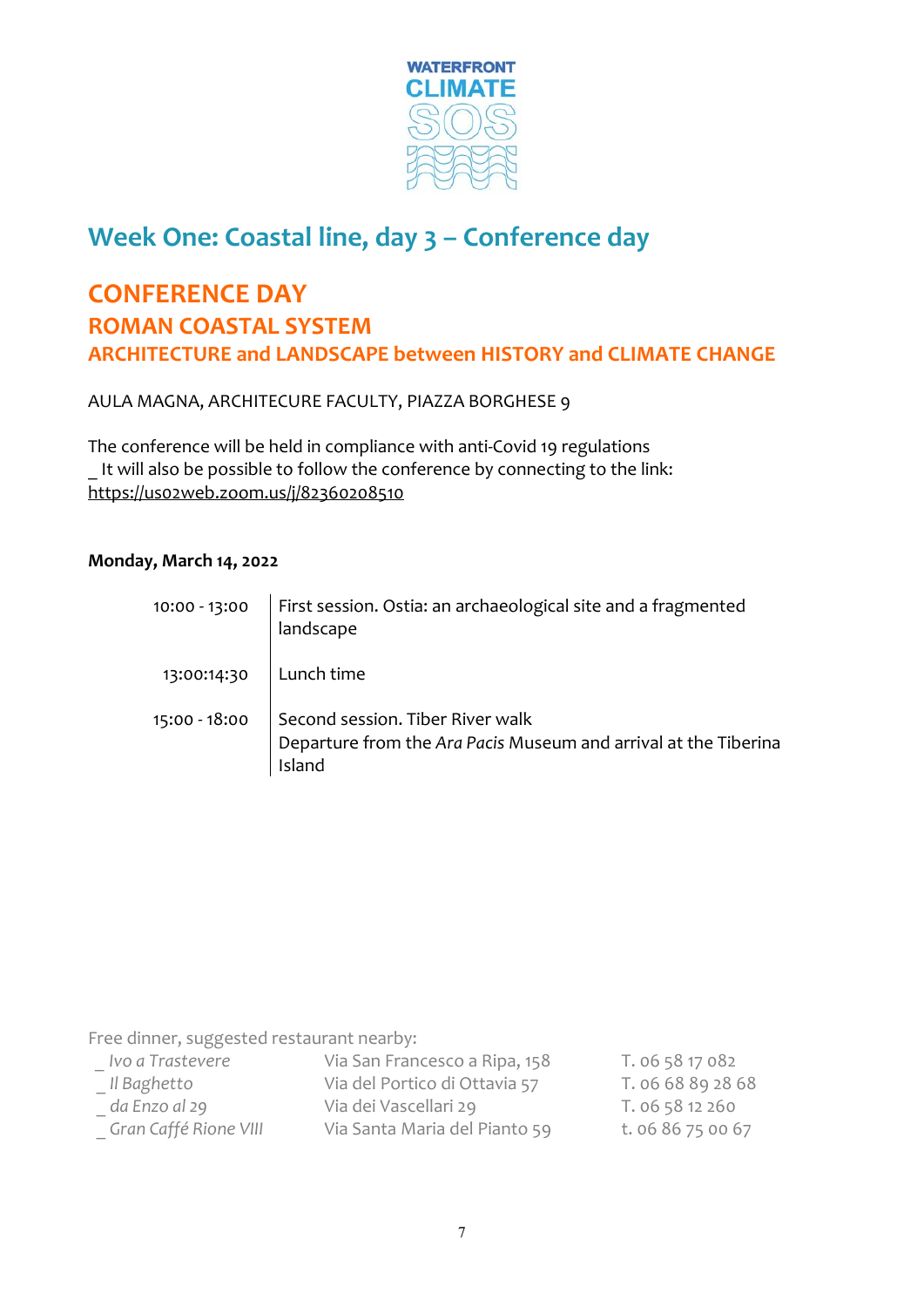

## **Week One: Coastal line, day 4 – Conference day**

#### **CONFERENCE DAY ROMAN COASTAL SYSTEM ARCHITECTURE and LANDSCAPE between HISTORY and CLIMATE CHANGE**

AULA MAGNA, ARCHITECTURE FACULTY, PIAZZA BORGHESE 9

The conference will be held in compliance with anti‐Covid 19 regulations It will also be possible to follow the conference by connecting to the link: https://us02web.zoom.us/j/82360208510

#### **Tuesday, March 15, 2022**

| 10:00 - 13:00 | Third session. Climate change water policies and projects                                                                                                   |
|---------------|-------------------------------------------------------------------------------------------------------------------------------------------------------------|
| 13:00:14:30   | Lunch time                                                                                                                                                  |
| 15:00 - 18:00 | Fourth session. SOS Climate Water Case Studies<br>SOS Climate Waterfront case studies<br>Claudia Mattogno and Bruno Monardo, FoCuS interdepartmental Centre |
|               | Case Study 1: the Coastal line<br>Giulia Luciani, PhD student in Infrastructure and Transportation                                                          |
|               | Case Study 2: Tiber River and Flaminio district<br>Bruno Monardo, FoCuS Director, professor of Town Planning, Rome<br>Sapienza University                   |
|               | Case Study 3: Aniene River<br>Antonio Cappuccitti, professor of Urban Planning and Tullia Valeria Di<br>Giacomo, post doc fellow, Alpha Consult             |
|               | Discussion                                                                                                                                                  |

Free dinner, suggested restaurant nearby:

| Caffè Ciampini        | Piazza San Lorenzo in Lucina, 29 | T. 06 68 76 606   |
|-----------------------|----------------------------------|-------------------|
| Obicà Mozzarella Bar  | Via dei Prefetti 26 A            | T. 06 68 32 630   |
| Gran Caffé Rione VIII | Via Santa Maria del Pianto 59    | T. 06 86 75 00 67 |
| Armando al Pantheon   | Salita dei Crescenzi 31          | T. 06 68 80 30 34 |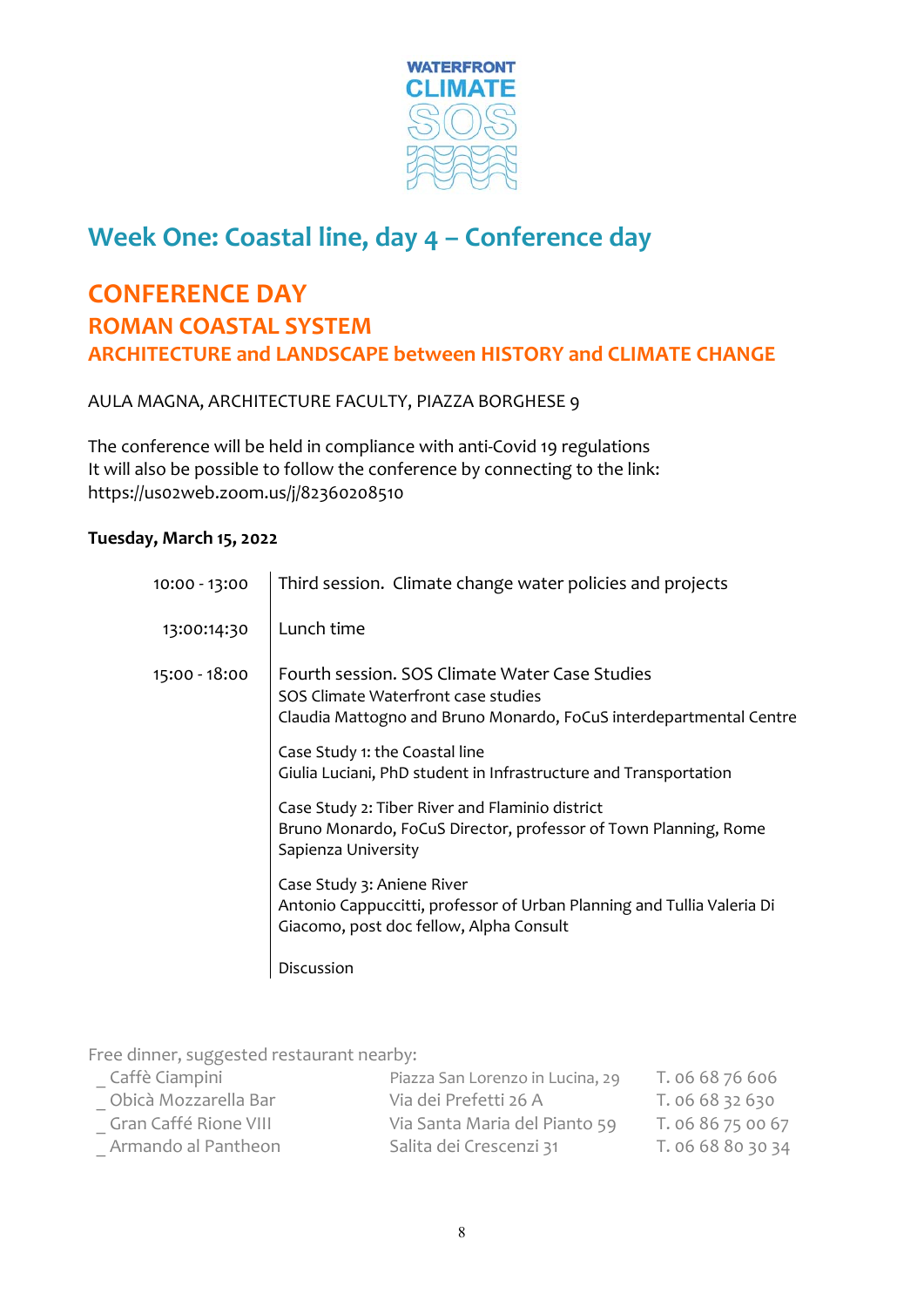

#### **Week One: Coastal line, day 5**

## **ROUND TABLE DAY SOS CLIMATE WATERFRONT TEAM**

SALA DEL CONSIGLIO, ENGINEERING FACULTY, VIA EUDOSSIANA 18. Second floor

#### **Wednesday, March 16, 2022**

| $10:00 - 10:15$ | Welcome greeting<br>Antonio D'Andrea, dean<br>Daniela D'Alessandro, DICEA director                                                           |
|-----------------|----------------------------------------------------------------------------------------------------------------------------------------------|
| $10:15 - 12:30$ | Introduction by Pedro Ressano Garcia<br>Participants Presentations and round table<br>Self-presentation (Power point welcome max 10 minutes) |
| 12:30-14:00     | Lunch time                                                                                                                                   |
| 14:00 - 15:00   | Case study choice and teamwork organisation                                                                                                  |
| 15:00 - 18:00   | Design workshop opening                                                                                                                      |

Free dinner, suggested restaurant nearby:

| Enoteca Cavour 313          | Via Cavour, 313       | T. 06 67 85 496   |
|-----------------------------|-----------------------|-------------------|
| Ristorante Broccoletti      | Via Urbana, 104       | T. 06 90 27 13 89 |
| Trattoria Valentino         | Via del Boschetto, 37 | T. 06 48 80 643   |
| Antica Pizzeria Est Est Est | Via Genova, 32        | T. 06 48 81 107   |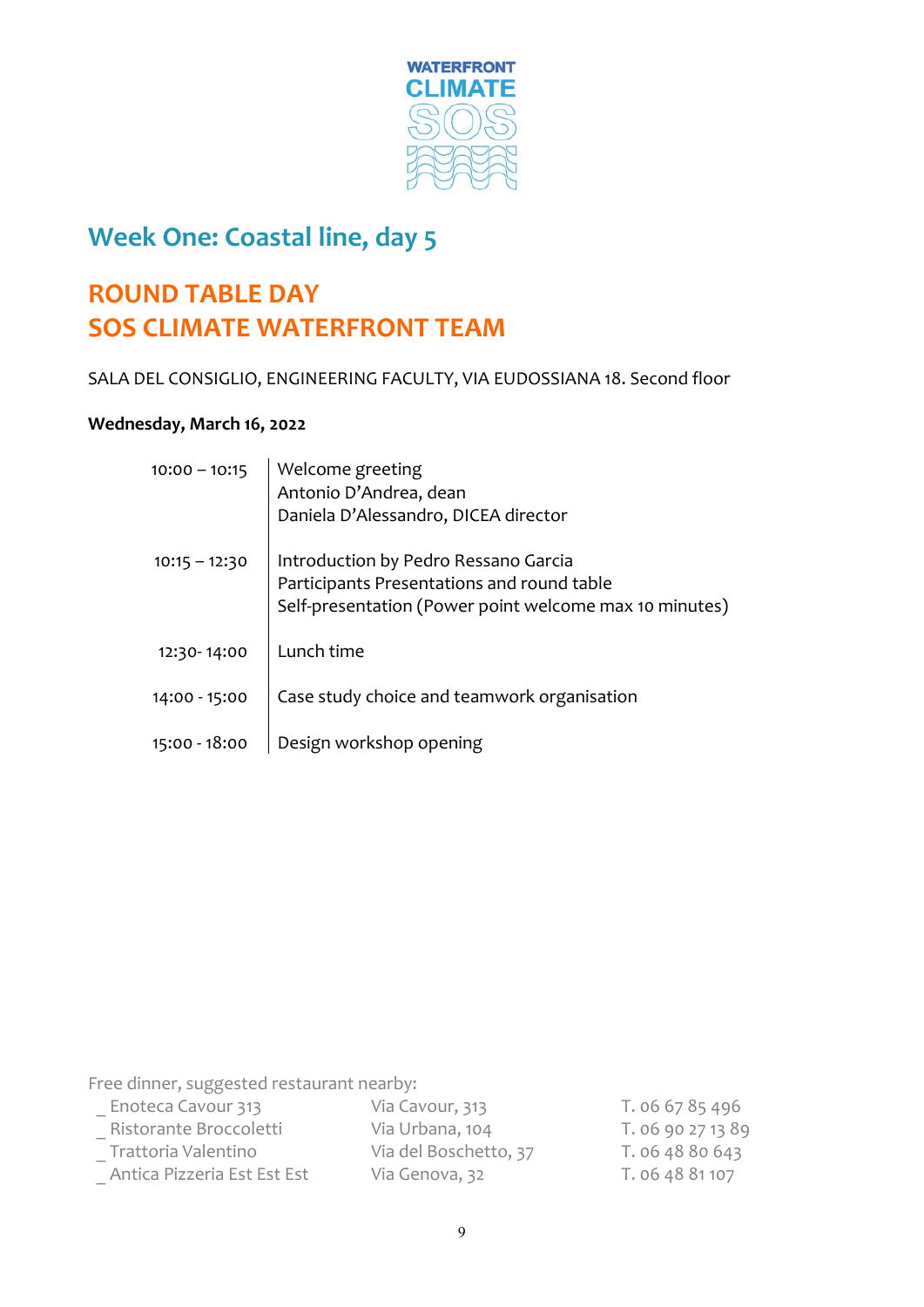

## **Week One: Coastal line, day 6 – site visit**

## **VISIT DAY OSTIA ANTICA SITE VISIT**

#### **Thursday, March 17, 2022**

| 11:10           | Visitors gathering at Basilica San Paolo Metro Station (Metro B)                                           |
|-----------------|------------------------------------------------------------------------------------------------------------|
| 11:30 - 13:30   | Boat trip to Ostia Antica Archaeological Park with light lunch on board                                    |
| $14:00 - 17:30$ | Visit to the Ostia Antica Archaeological Park                                                              |
| $18:00 - 19:00$ | Return to Rome via Roma-Lido Train<br>(Departures from Ostia Antica station at 18:26, 18:52, 19:18, 19:44) |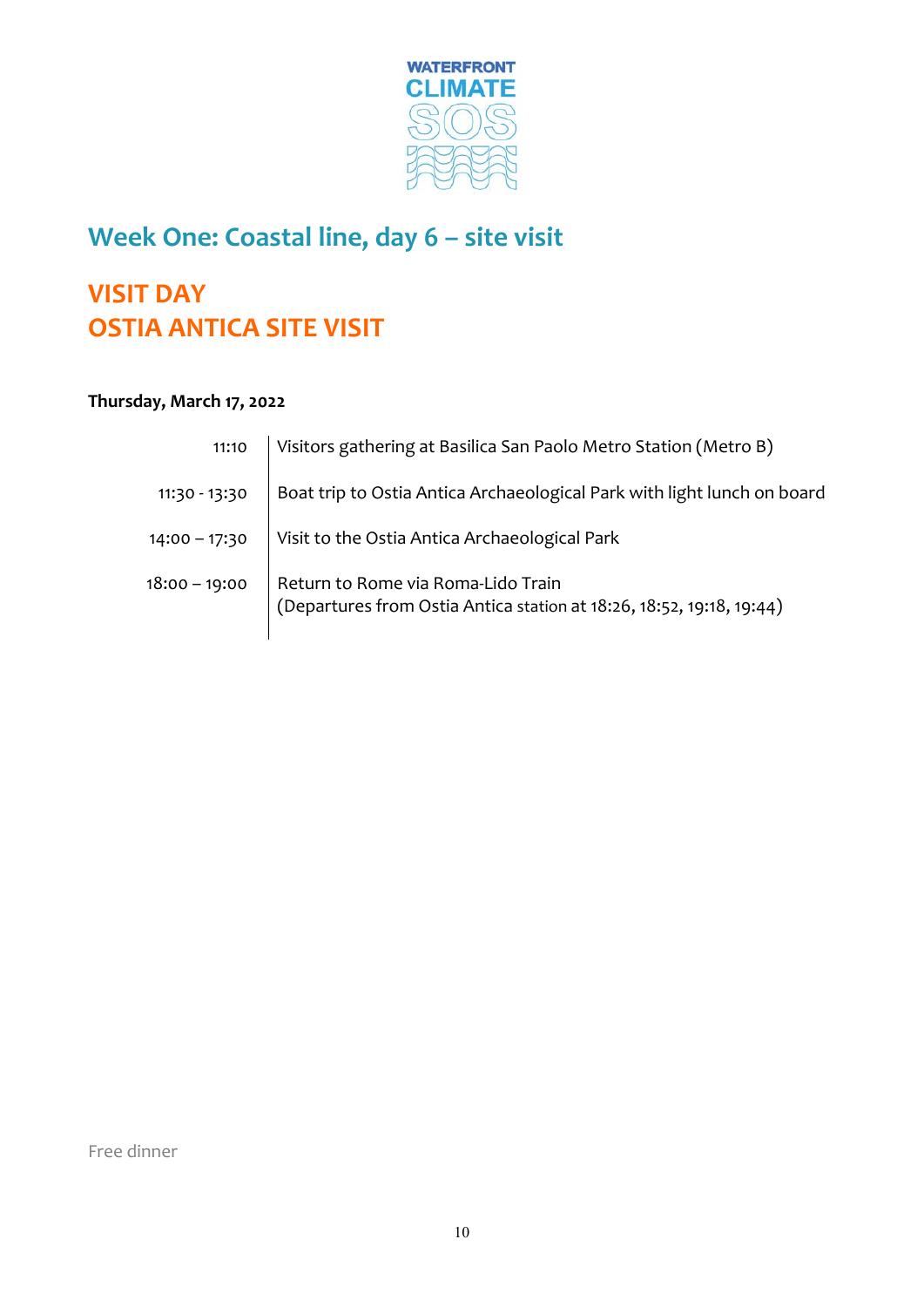

## **Week One: Coastal line, day 7 – site visit**

## **VISIT DAY ANIENE RIVER SITE VISIT**

#### **Friday, March 18, 2022**

| 9:45            | Visitors gathering<br>Viale del Monte Oppio, close to Engineering Faculty                                                              |
|-----------------|----------------------------------------------------------------------------------------------------------------------------------------|
| $10:00 - 12:00$ | Site visit, first part:<br>Ponte Mammolo social housing neighbourhood and the industrial<br>area                                       |
| 12:30 - 13:30   | Lunch Time                                                                                                                             |
| $14:00 - 15:30$ | Site visit, second part:<br>Aniene River Natural Reserve visit and meeting with local association<br>and visit to the River Park House |
| 15:30 - 17:30   | Site visit, third part:<br>The roman Nomentano Bridge                                                                                  |
| 18:00 - 19:00   | Going back to the Engineering Faculty                                                                                                  |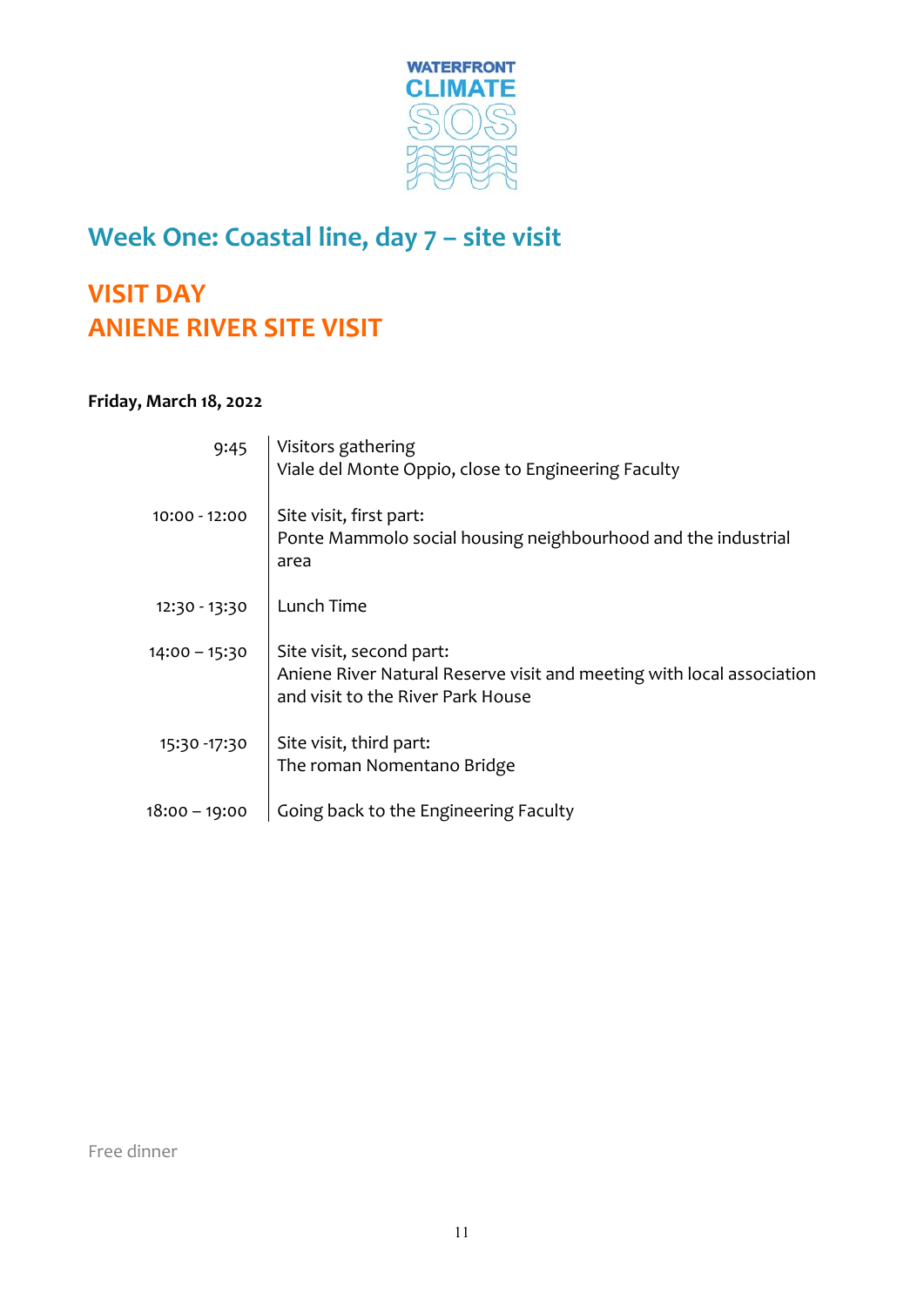

## **WEEK 2: TIBER RIVER Week Two: Tiber River, day 8 and 9**

#### **FREE TIME**

#### **Saturday March 19 and Sunday March 20**

#### **Suggested visits:**

| <b>Industrial reuse</b>      | Macro Museum of Contemporary Arts (Reuse of an ancient            |
|------------------------------|-------------------------------------------------------------------|
|                              | brewery by Odile Decq), Via Nizza, 138                            |
|                              | https://www.museomacro.it/institution/the-museum/                 |
|                              | Mattatoio, Piazza Orazio Giustiniani, 4                           |
|                              | https://www.mattatoioroma.it/                                     |
|                              | Centrale Montemartini, Via Ostiense, 106                          |
|                              | http://www.centralemontemartini.org/                              |
| <b>Iconic social housing</b> | Città Giardino Garbatella by Gustavo Giovannoni, 1920-1930        |
| neighbourhoods               | San Saba by Quadrio Pirani, 1921                                  |
|                              | Tiburtino INA Casa by Mario Ridolfi e Ludovico Quaroni, 1950-     |
|                              | 1954                                                              |
|                              | Valco San Paolo INA Casa by Mario De Renzi, Saverio Muratori      |
|                              | et alii, 1950-1955                                                |
|                              | Tuscolano INA Casa by Mario De Renzi, Adalberto Libera,           |
|                              | Saverio Muratori, 1950-1955                                       |
|                              |                                                                   |
| Old and new suggested        | Santi Quattro Coronati (A medieval fortress in the center of      |
| churches                     | Rome)                                                             |
|                              | San Clemente (discovering overlapped layers)                      |
|                              | Santa Sabina (a bit of paradise)                                  |
|                              | Dives in Misericordia Church (built by Richard Meir, 2001), Largo |
|                              | Terzo Millenio, 8                                                 |
|                              | https://www.archdaily.com/20105/church-of-2000-richard-meier      |
| <b>Vibrant and relaxing</b>  | Casa Internazionale delle Donne, Via della Lungara, 19            |
| places                       | https://www.casainternazionaledelledonne.org/                     |
|                              | Orto botanico, Largo Cristina di Svezia 23A-24                    |
|                              | Coppedé neighbourhood, Piazza Mincio                              |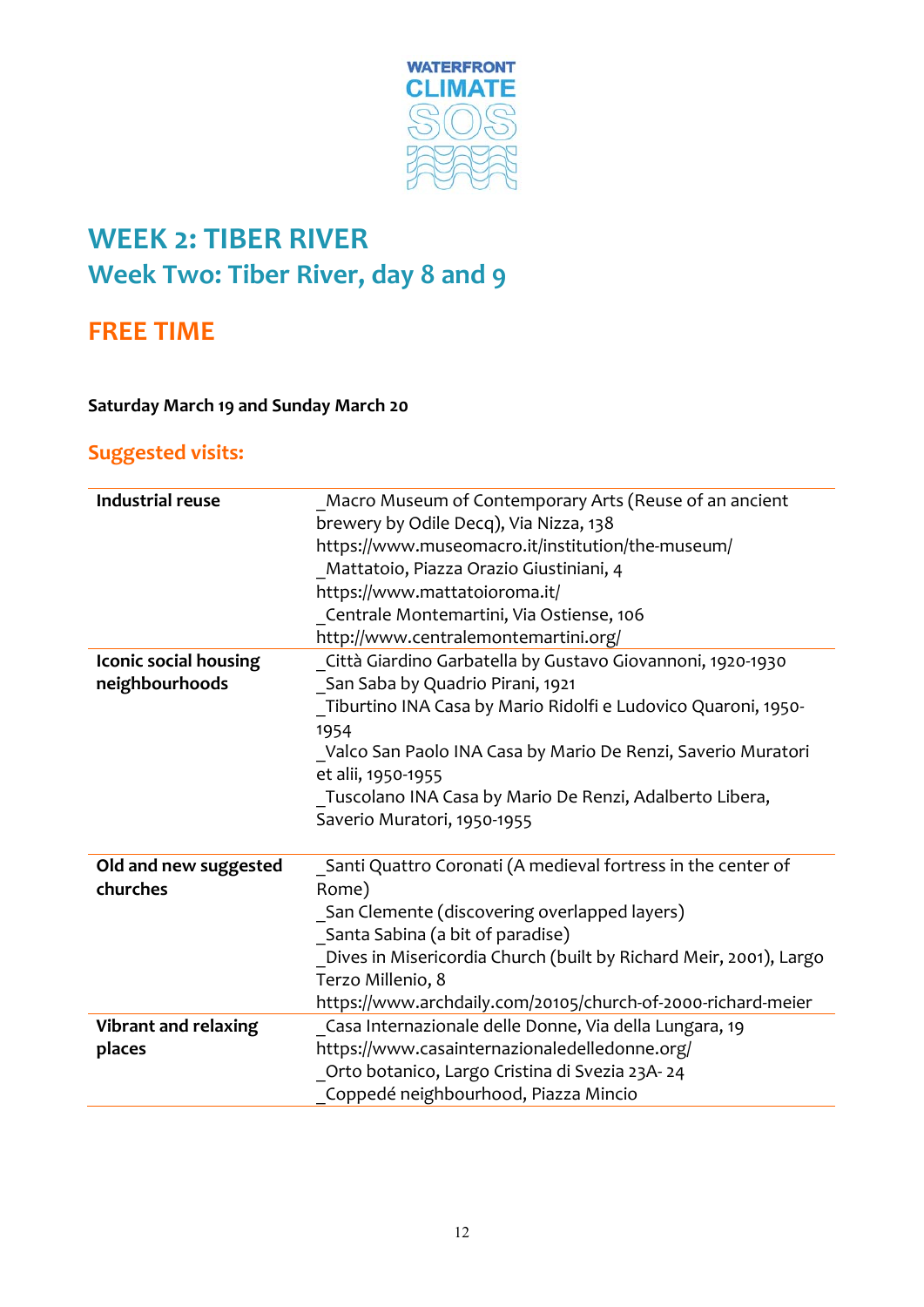

#### **Week Two: Tiber River, day 10 – Conference day**

#### **CONFERENCE DAY ROME AND THE TIBER. PLANS, PROJECTS, IDEAS, REFLECTIONS**

AULA PICCINATO, ARCHITECTURE FACULTY, VIA FLAMINIA 70 DPDTA ‐ DEPARTMENT OF PLANNING, DESIGN, ARCHITECTURE TECHNOLOGY

#### **Monday, March 21, 2022**

| $9:45 - 10:00$ | Institutional greetings<br>Fabrizio Tucci, Director DPDTA<br>Laura Ricci, Director PhD School of Planning, Design, Architecture<br>Technology |
|----------------|-----------------------------------------------------------------------------------------------------------------------------------------------|
| 10:00 - 13:00  | First session. Plans and projects along the Tiber River                                                                                       |
| 13:00 - 13:30  | Q & A                                                                                                                                         |
| 13:30 - 15:00  | Free lunch                                                                                                                                    |
| 15:00 - 17:30  | Second session. Rediscovering Tiber River                                                                                                     |
| 17:30 - 18:00  | Q & A                                                                                                                                         |
|                |                                                                                                                                               |

Free lunch, suggested restaurant nearby:

| Mondo Arancina               | Via Flaminia, 42/44              | T. 06 36 11 069  |
|------------------------------|----------------------------------|------------------|
| Spazio Tiziano               | Viale Tiziano, 66                | T. 06 32 23 715  |
| Tiepolo - Bistrot            | Via Giovanni Battista Tiepolo, 3 | T. 06 32 27 449  |
| L'Antica Pizzeria da Michele | Via Flaminia, 82                 | T. 06 32 60 0432 |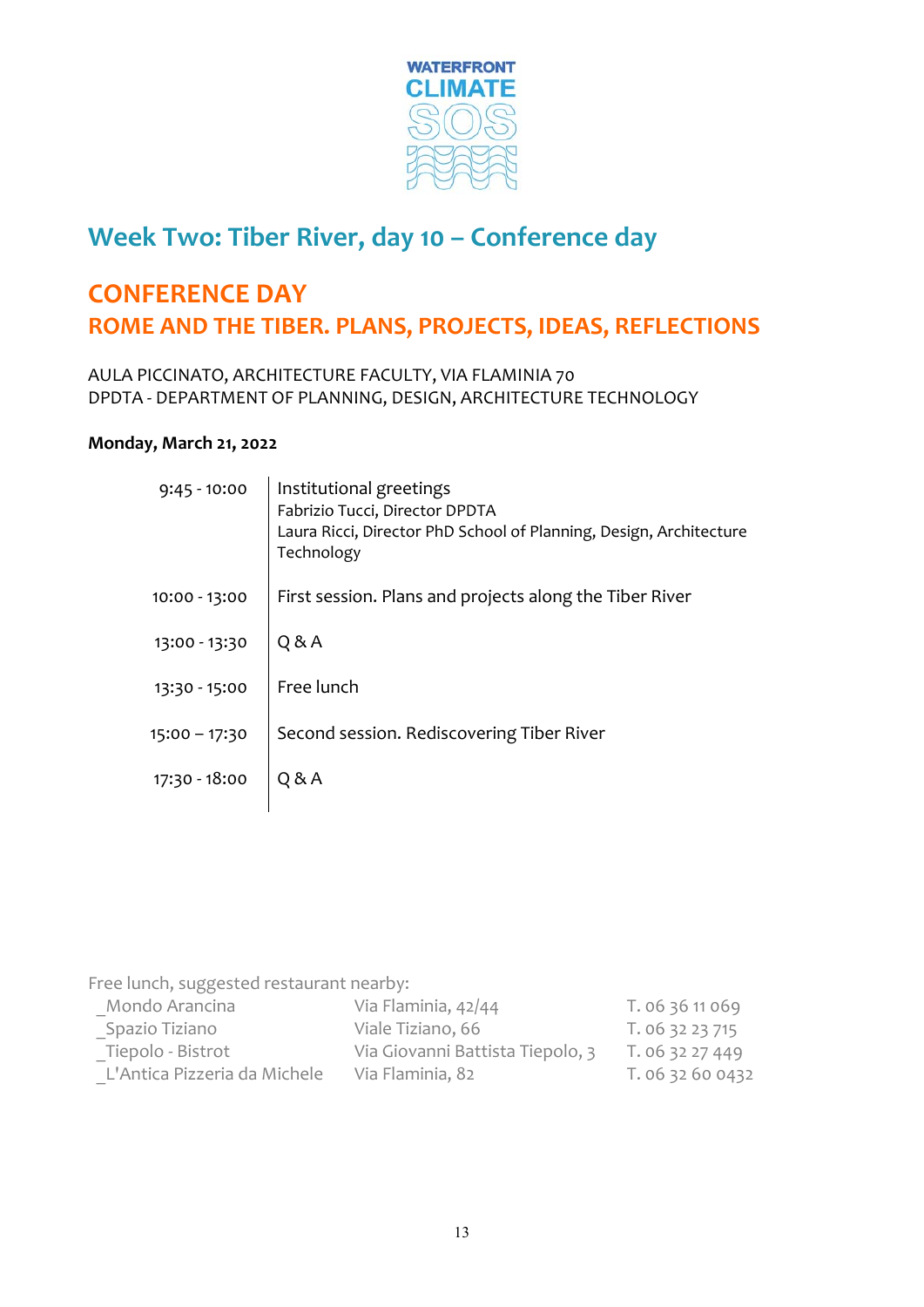

#### **Week Two: Tiber River, day 11 – Conference day**

#### **CONFERENCE DAY ROME AND THE TIBER. PLANS, PROJECTS, IDEAS, REFLECTIONS**

AULA PICCINATO, ARCHITECTURE FACULTY, VIA FLAMINIA 70 DPDTA ‐ DEPARTMENT OF PLANNING, DESIGN, ARCHITECTURE TECHNOLOGY

#### **Tuesday, March 22, 2022**

|                       | 10:00 - 12:30   Third session. The Flaminio case study                                         |
|-----------------------|------------------------------------------------------------------------------------------------|
|                       | 12:30 - 13:00   Kaleidoscope: projects and visions in the northern plain of Rome<br>urban core |
| 13:00 - 13:30 $Q & A$ |                                                                                                |
|                       | 13:30 - 15:00 $\Big $ Free Lunch Time                                                          |
|                       | 15:00 - 18:30   Four session. Strolling in Flaminio District                                   |

19:00 ‐ 20:30 Aperitivo on the boat Baja restaurant and bar Lungotevere Arnaldo Da Brescia T. 06 86 36 88 69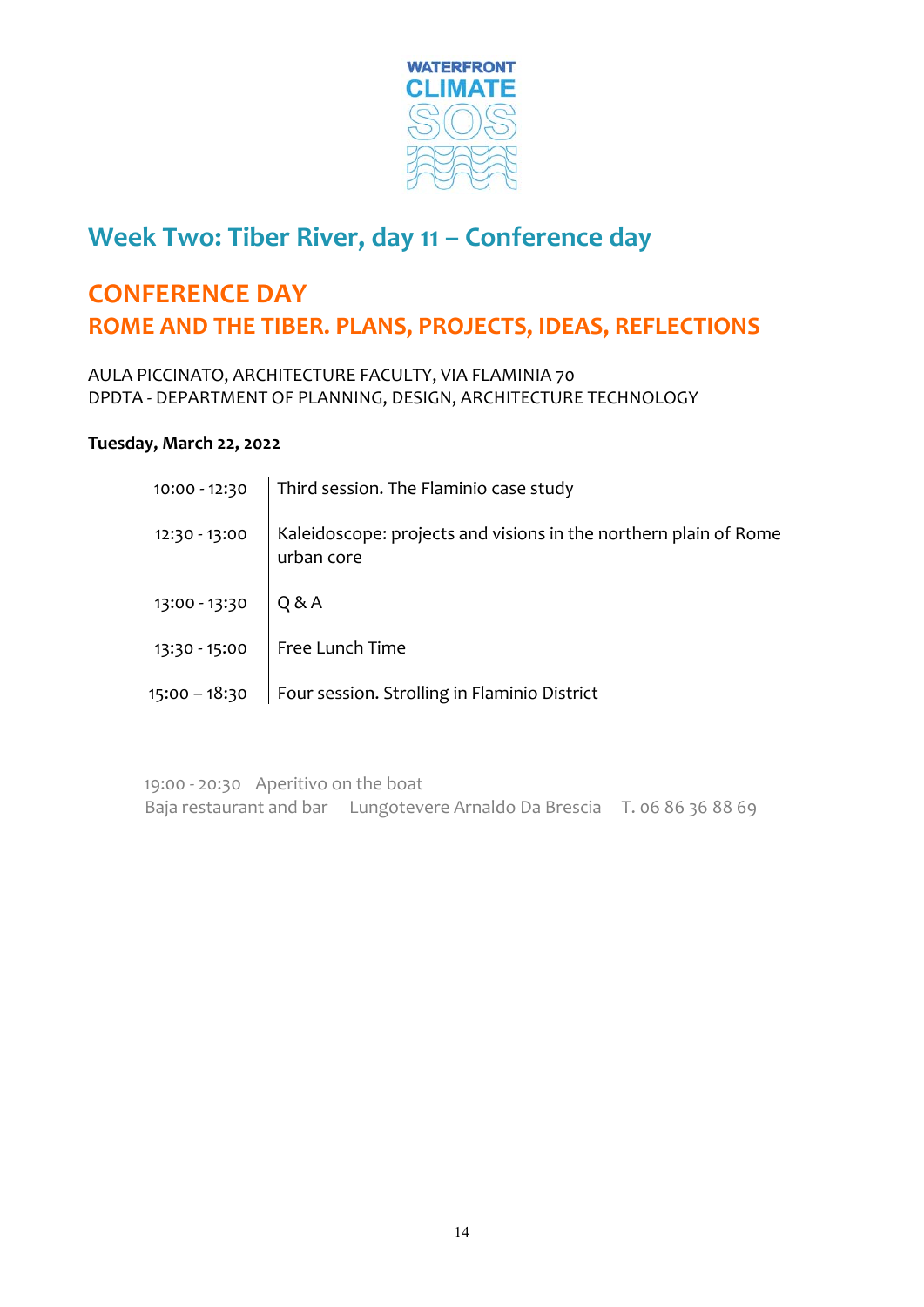

#### **Week Two: Tiber River, day 12‐13‐14**

## **DESIGN DAY SOS CLIMATE WATERFRONT TEAM**

SALA DEL CONSIGLIO. ENGINEERING FACULTY, VIA EUDOSSIANA 18

**Wednesday, March 23, 2022 Thursday, March 24, 2022 Friday, March 25, 2022**

> 9:00 ‐ 13:00 Workshop work session  $\mathcal{L}^{\text{max}}_{\text{max}}$ 13:00 - 14:00 | Lunch Time  $\mathcal{L}^{\text{max}}_{\text{max}}$ 14:00 - 18:00 Workshop work session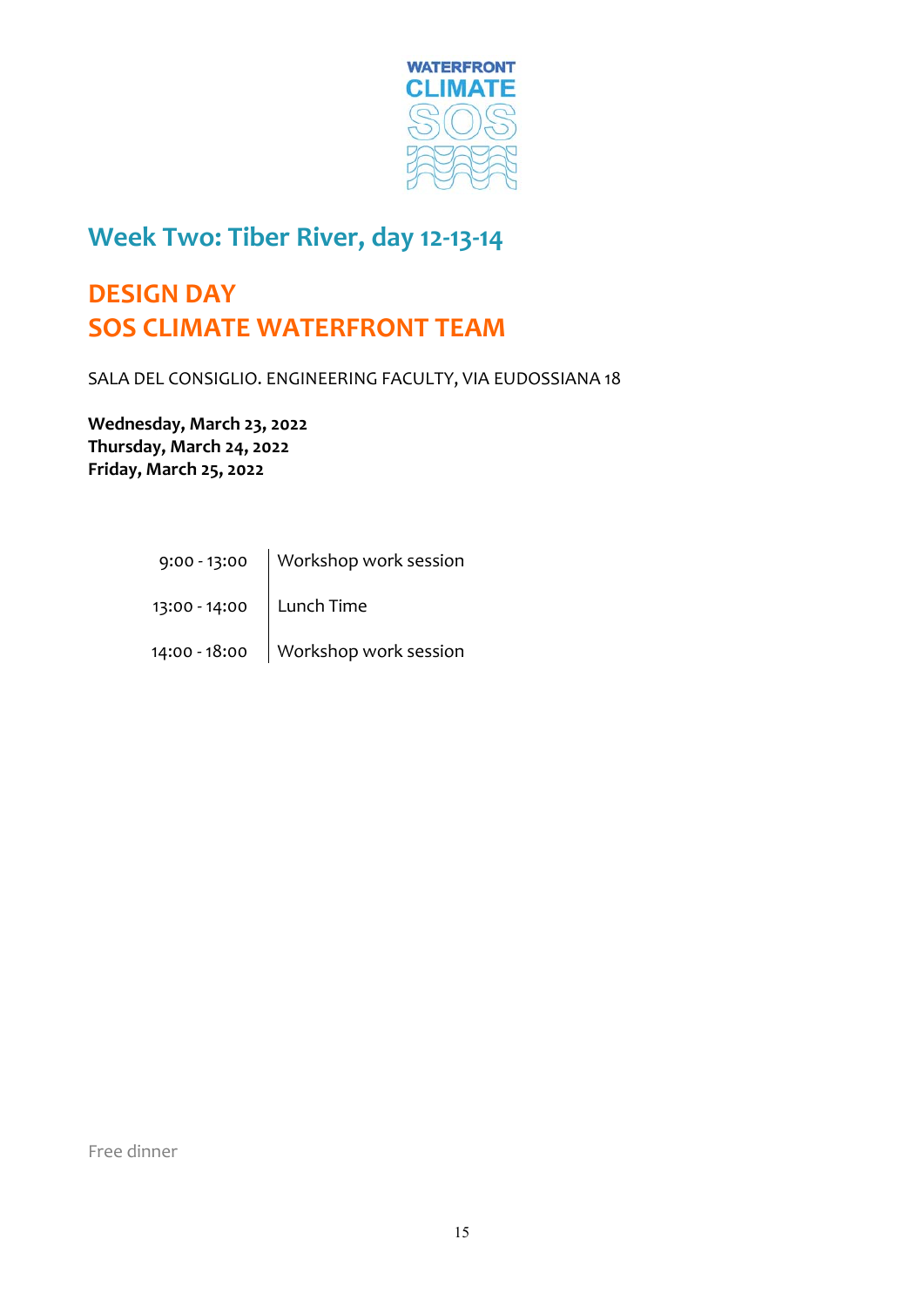

## **WEEK 3 – ANIENE RIVER**

## **Week Three: Aniene River, day 15 and 16**

#### **FREE TIME**

**Saturday March 26 and Sunday March 27**

#### **Suggested visits:**

| Unforgettable places | Villa Adriana, Largo Marguerite Yourcenar, 1, Tivoli                                   |
|----------------------|----------------------------------------------------------------------------------------|
|                      | Villa Gregoriana, Largo Sant'Angelo, 1 Tivoli<br>Villa D'Este, Piazza Trento, 5 Tivoli |
|                      |                                                                                        |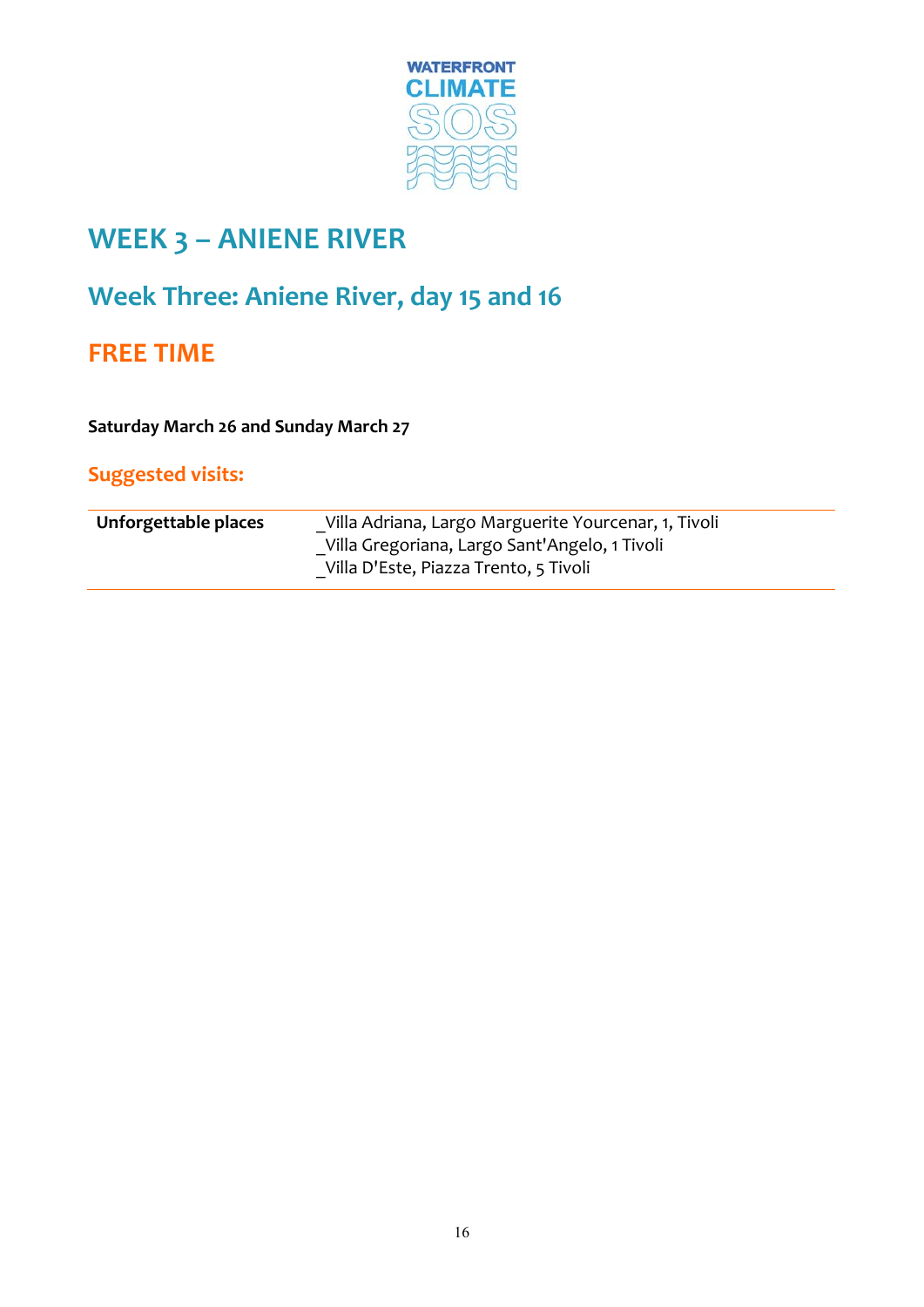

## **Week Three: Aniene River, day 17 – Workshop and Conference day**

## **WORKSHOP and CONFERENCE DAY URBAN FORESTATION PROJECTS IN ROME**

SALA DEL CONSIGLIO, ENGINEERING FACULTY, VIA EUDOSSIANA 18 (from 10:00 to 13:00) PARCO DEI CADUTI 19 LUGLIO 1943, QUARTIERE SAN LORENZO (from 14:00 to 17:00)

#### **Monday, March 28, 2022**

| $9:00 - 13:00$ | Workshop work session                                                                                                                                                                                                                                                                                                                                                                                                                                                                                                    |
|----------------|--------------------------------------------------------------------------------------------------------------------------------------------------------------------------------------------------------------------------------------------------------------------------------------------------------------------------------------------------------------------------------------------------------------------------------------------------------------------------------------------------------------------------|
| 13:00 - 14:00  | Free Lunch Time                                                                                                                                                                                                                                                                                                                                                                                                                                                                                                          |
| 14:00 - 15:00  | Conference on site<br>Fabiola Fratini, professor of Urban Planning, DICEA, Rome Sapienza<br>University                                                                                                                                                                                                                                                                                                                                                                                                                   |
| 15:00 - 17:00  | <b>Grand Opening</b><br>inauguration of the Third Mission Sapienza Project which involves the<br>creation of an oasis of biodiversity in the Parco dei Caduti.<br>The following people will participate in the event:<br>Rino Fabiano, councilor at the II Municipality of Rome<br>Marcello Di Pasquale; head teacher at the school IC Borsi - Saffi<br>Jole Falco and Carla Scardini, teachers at the school IC Borsi - Saffi<br>Association La GRU, Germogli di Rinascita Urbana<br>Team NoMaDe, quartiere San Lorenzo |

Lunch and dinner free, suggested restaurant around San Lorenzo

| Pizzeria Formula 1     | Via degli Equi, 13 | T. 06 44 53 866 |
|------------------------|--------------------|-----------------|
| Ristorante SAID        | Via Tiburtina, 135 | T. 06 44 69 204 |
| Da Franco ar Vicoletto | Via dei Falisci, 2 | T. 06 49 57 675 |
| Osteria Tram Tram      | Via dei Reti, 44   | T. 06 49 04 16  |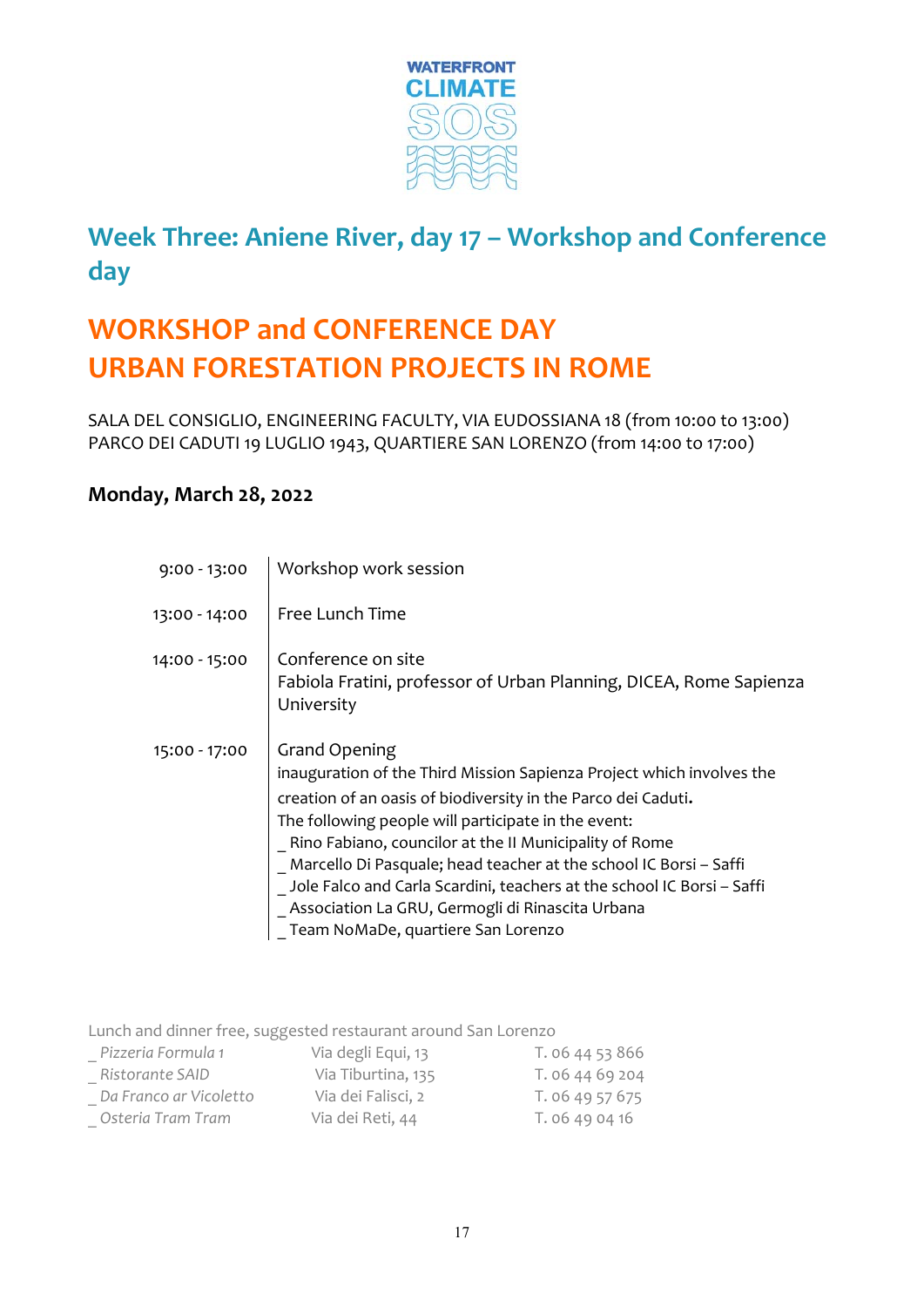

## **Week Three: Aniene River, day 18 – Conference and Workshop day**

## **CONFERENCE and WORKSHOP DAY THE ANIENE RIVER CONTRACT**

SALA DEL CONSIGLIO, ENGINEERING FACULTY, VIA EUDOSSIANA 18

#### **Tuesday, March 29, 2022**

| 10:00 - 13:00 | Conference                                                                      |
|---------------|---------------------------------------------------------------------------------|
|               | The river contracs in Italy. Best practices. Massimo Angrilli, UniChieti        |
|               | The river Aniene weaknesses and strengths. Roberto Magini, DICEA                |
|               | Sapienza                                                                        |
|               | $\,$ The quality of urban rivers. Camilla Di Marcantonio, post-doc fellow DICEA |
|               | Naturalistic engineering for river areas. Federica Rosso, post-doc felow        |
|               | <b>DICEA</b>                                                                    |
|               | Local associations and the quality of river spaces. Marta Polizzi,              |
|               | Associazione Insieme per l'Aniene Onlus                                         |
|               | _An artist's gaze to rediscover the Aniene river. Stefano Cioffi, photographer  |
| 13:00 - 14:00 | Lunch Time                                                                      |
|               |                                                                                 |
| 14:00 - 18:00 | Workshop work session                                                           |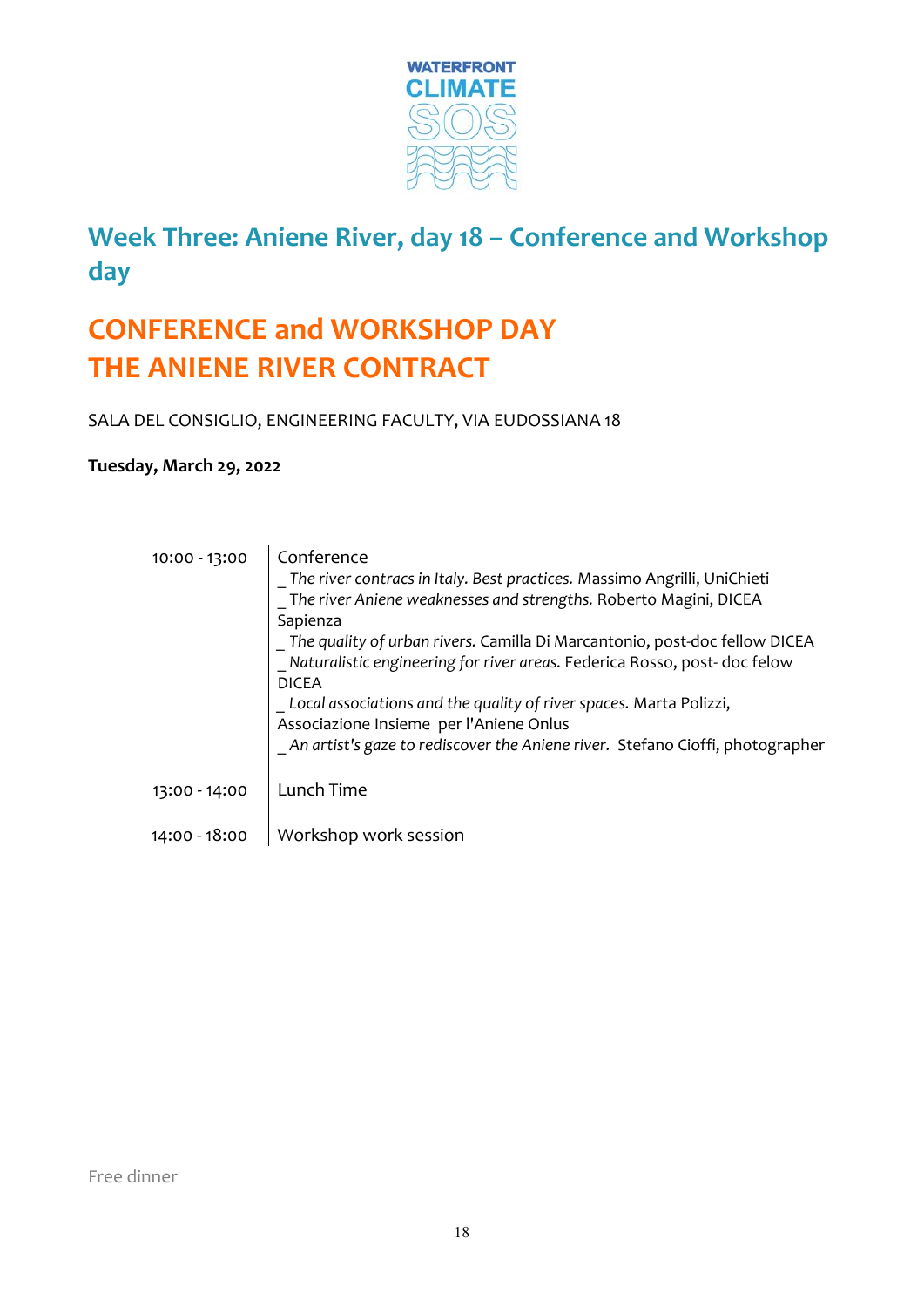

#### **Week Three: Aniene River, day 19‐20‐21**

## **DESIGN DAY SOS CLIMATE WATERFRONT**

SALA DEL CONSIGLIO, ENGINEERING FACULTY, VIA EUDOSSIANA 18

**Wednesday, March 30, 2022 Thursday, March 31, 2022 Friday, April 1st, 2022**

> 9:00 ‐ 13:00 Workshop work session  $\mathcal{L}^{\text{max}}_{\text{max}}$ 13:00 - 14:00 | Lunch Time  $\mathcal{L}^{\text{max}}_{\text{max}}$ 14:00 - 18:00 Workshop work session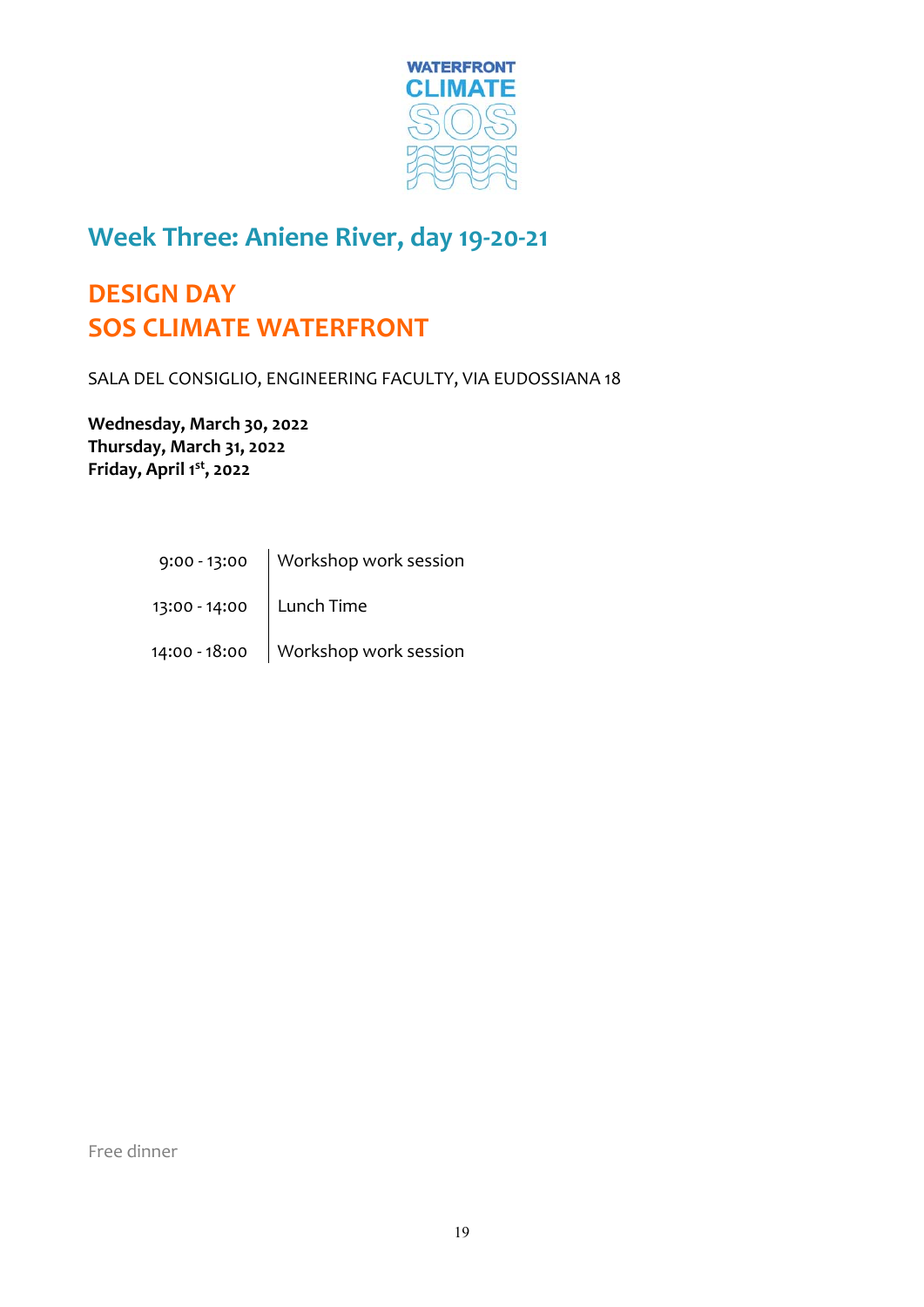

## **WEEK 4 – CONCLUSION Week Four: Conclusion, day 22**

#### **FREE TIME**

**Saturday, April 2, 2022** 

#### **Suggested visits:**

| Unforgettable places | Giardino degli aranci – Aventino, Piazza Pietro D'Illiria       |
|----------------------|-----------------------------------------------------------------|
|                      | Piazza dei Cavalieri di Malta, Aventino, (designed by Piranesi) |
|                      | Cimitero Acattolico, Via Caio Cestio, 6                         |
|                      | Museo delle Mura and Porta San Sebastiano, Via di Porta San     |
|                      | Sebastiano, 18                                                  |
|                      |                                                                 |

### **Week Four: Conclusion, day 23**

#### **FREE TIME**

**Sunday, April 3, 2022** 

#### **We are organizing a visit to the Park of Aqueducts (Reservation required)**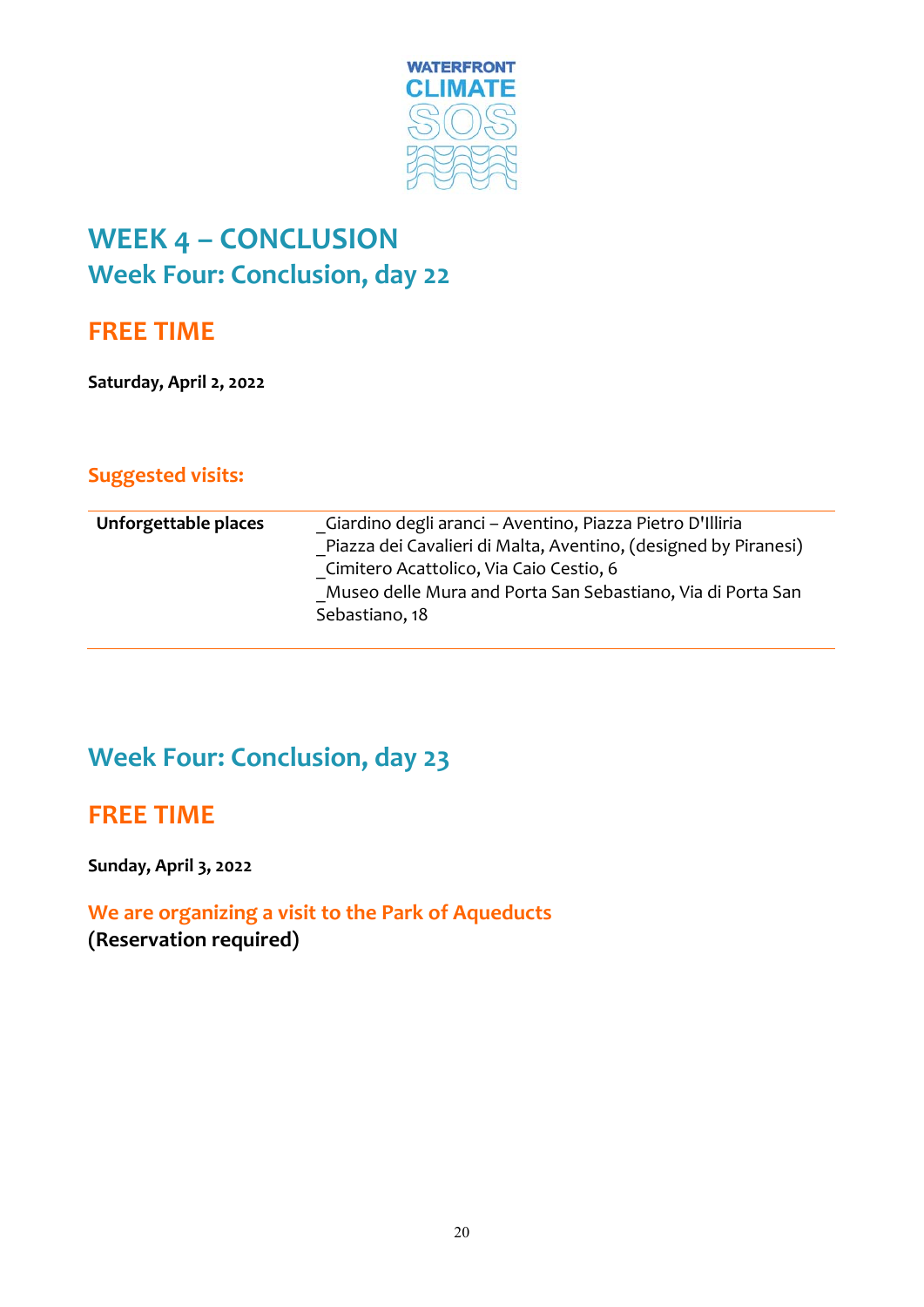

#### **Week Four: Conclusion, day 24‐25‐26**

## **EDITING DAY SOS CLIMATE WATERFRONT**

SALA DEL CONSIGLIO, ENGINEERING FACULTY, VIA EUDOSSIANA 18

**Monday, April 4, 2022 Tuesday, April 5, 2022 Wednesday, April 6, 2022** 

> 9:00 ‐ 13:00 Workshop work session  $\mathcal{L}^{\text{max}}_{\text{max}}$ 13:00 - 14:00 | Lunch Time  $\mathcal{L}^{\text{max}}_{\text{max}}$ 14:00 - 18:00 Workshop work session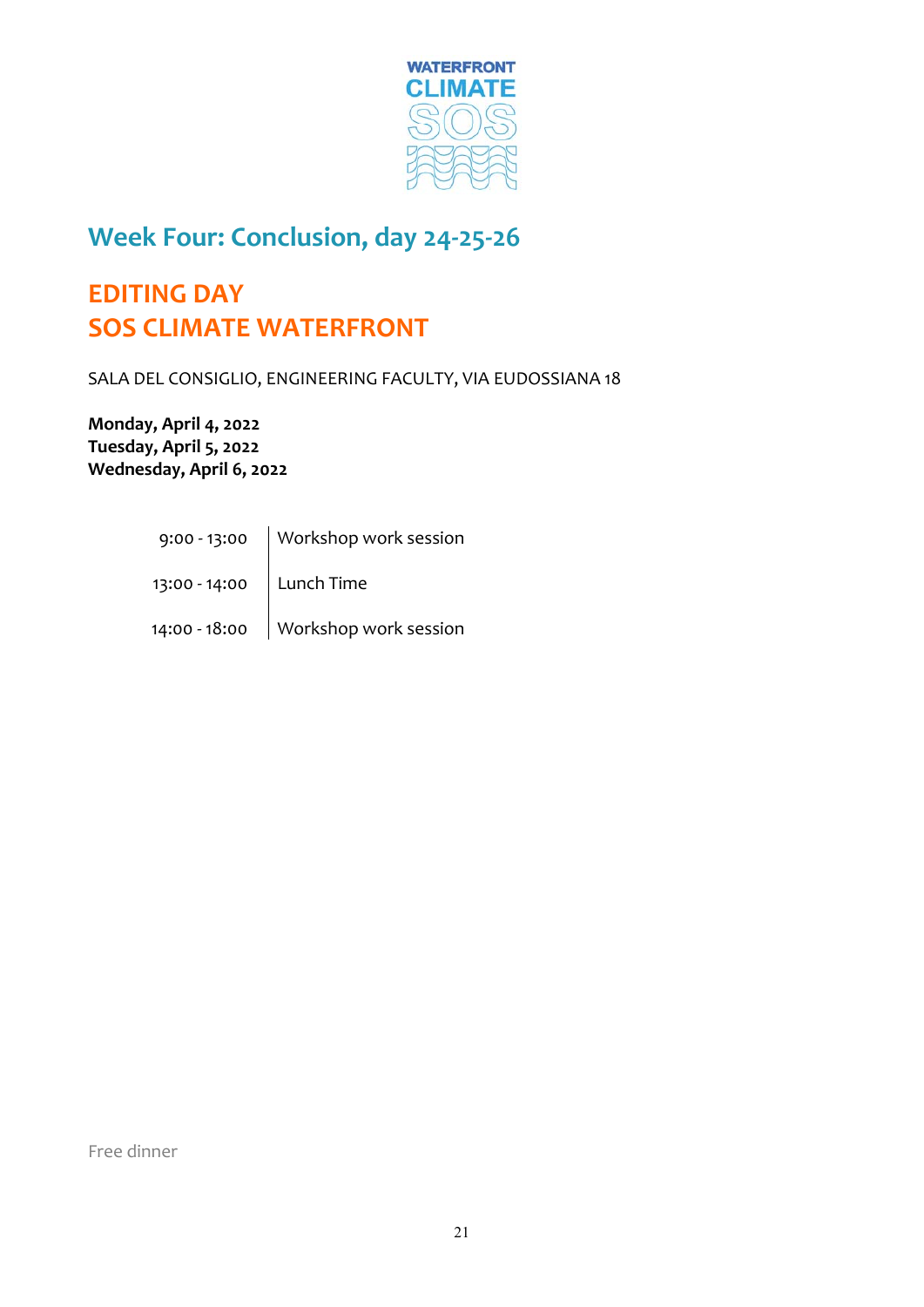

## **Week Four: Conclusion, day 27**

## **FINAL REVIEW SOS CLIMATE WATERFRONT**

SALA DEGLI AFFRESCHI in the CLOISTER of the ENGINEERING FACULTY, VIA EUDOSSIANA 18

#### **Thursday, April 7, 2022**

|                            | 10:00 - 13:00 $\int$ Closing the workshop activities               |
|----------------------------|--------------------------------------------------------------------|
| 13:00 - 14:00   Lunch Time |                                                                    |
|                            | 14:00 - 18:00   Final review and organisation for the presentation |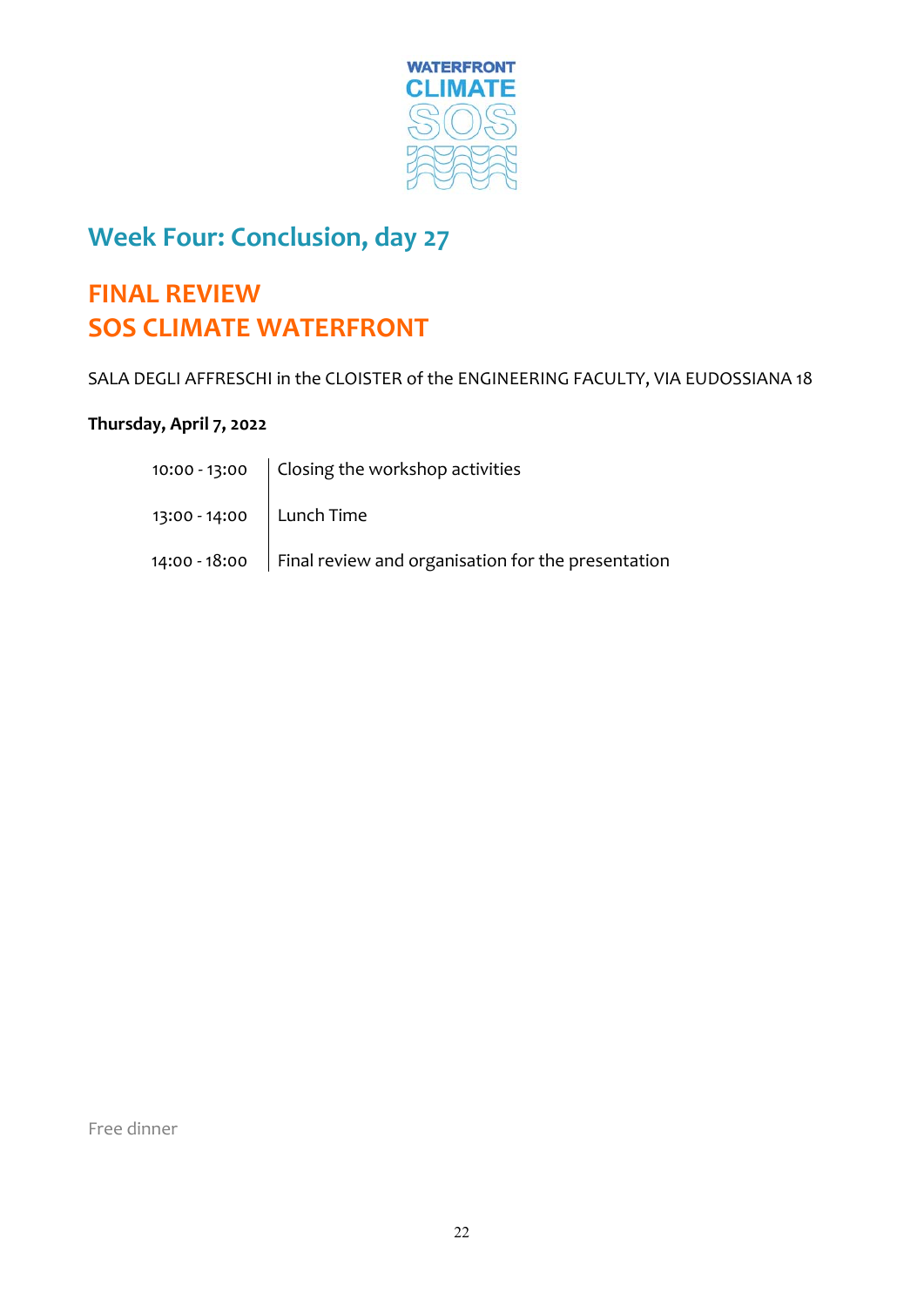

## **Week Four: Conclusion, day 28 – Closing day**

## **CLOSING DAY S.O.S. CLIMATE WATERFRONT**

ITALIAN GEOGRAPHIC SOCIETY, VILLA CELIMONTANA. VIA DELLA NAVICELLA 12

The conference will be held in compliance with anti‐Covid 19 regulations It will also be possible to follow the conference by a link connection (on going organisation)

#### **Friday, April 8, 2022**

| 9:45-10:30    | Guided visit of the Villa Celimontana and the Italian Geographic<br>Society Library                               |
|---------------|-------------------------------------------------------------------------------------------------------------------|
| 10:30 - 12:30 | S.O.S. CLIMATE WATERFRONT - SUSTAINABLE OPEN SOLUTIONS<br>Presentation of team's work, evaluation and conclusions |
| 12:30 - 13:00 | Introduction to the Stockholm workshop                                                                            |
| 13:00 - 14:00 | Secondees are invited (please confirm) at the Closing lunch at Villa<br>Celimontana                               |

#### **Suggested visits nearby:**

| Unforgettable places | Basilica di Santo Stefano Rotondo, 6th century<br>Via di Santo Stefano Rotondo, 7 |
|----------------------|-----------------------------------------------------------------------------------|
|                      | Basilica di Santa Maria in Domnica, 7th century                                   |
|                      | Via della Navicella, 10                                                           |
|                      | Basilica dei SS. Giovanni e Paolo, 11th century                                   |
|                      | Piazza dei SS. Giovanni e Paolo                                                   |
|                      | Parco di Porta Capena e Passeggiata archeologica                                  |
|                      | Via delle Terme di Caracalla                                                      |